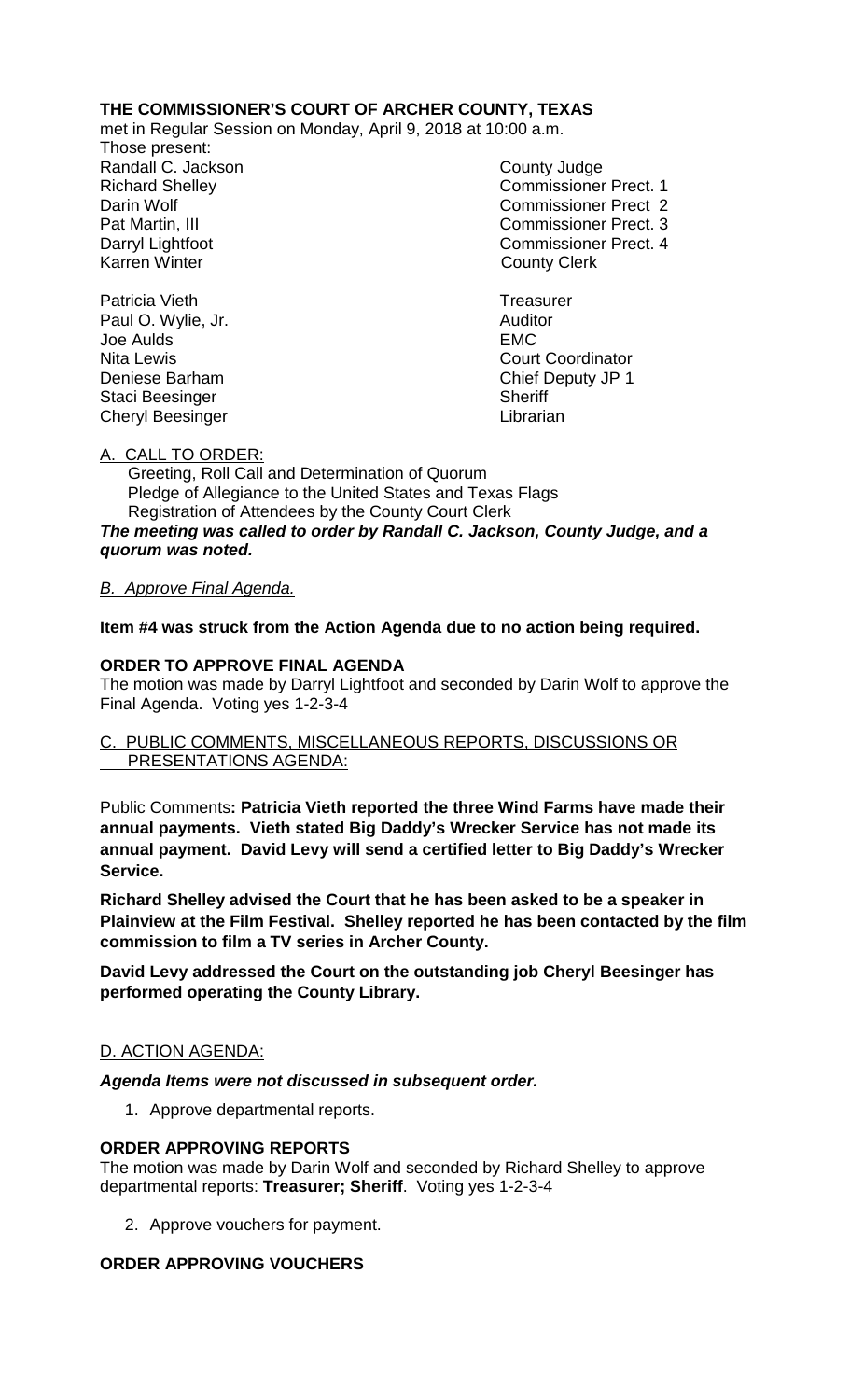The motion was made by Pat Martin, III and seconded by Darryl Lightfoot to approve vouchers for payment. Voting yes 1-2-3-4

3. Approve payroll reports

### **ORDER APPROVING REPORTS**

The motion was made by Darin Wolf and seconded by Pat Martin, III to approve payroll reports. Voting yes 1-2-3-4

- 4. Approve line item transfers. **Removed.**
- 5. Approve Education Certificates.

### **ORDER APPROVING CERTIFICATES**

The motion was made by Darryl Lightfoot and seconded by Pat Martin, III to approve education certificates: **Brett Hoff**. Voting yes 1-2-3-4

6. Approve Publisher's Certificate.

### **ORDER APPROVING CERTIFICATES**

The motion was made by Randall C. Jackson and seconded by Pat Martin, III to approve publisher's certificates. Voting yes 1-2-3-4-Judge

7. Approve Minutes from previous month – March, 2018.

### **ORDER APPROVING MINUTES**

The motion was made by Pat Martin, III and seconded by Darryl Lightfoot to approve March 2018 minutes. Voting yes 1-2-3-4-Judge

8. Discuss and/or take action on tabled item from the March 26, 2018 agenda on Interlocal Agreements with the cities in Archer County. **David Levy discussed the interlocal agreement templates he prepared for the commissioners to use for each city in Archer County. (1 for Scotland and 1 for other cities)**

#### **ORDER APPROVING TEMPLATE**

The motion was made by Darin Wolf and seconded by Richard Shelley to approve interlocal agreement template for City of Scotland subject to inclusion of adding additional help and addendum for the repair and maintenance of certain identified streets. Voting yes 1-2-3-4

#### **ORDER APPROVING TEMPLATE**

The motion was made by Pat Martin, III and seconded by Darryl Lightfoot to approve interlocal agreement template for cities except City of Scotland in Archer County. Voting yes 1-2-3-4

**9.** Discuss and/or take action on driveway installation consent and details of Archer County's agreement for road/driveway repair with Plains Pipeline. **Richard Shelley discussed the need for road/driveway repairs once the construction of the pipeline gets underway. David Levy discussed the procedure adding bond requirement to existing contract.** 

#### **ORDER TO TABLE APPROVING DRIVEWAY INSTALLATION**

The motion was made by Richard Shelley and seconded by Darryl Lightfoot to table approving driveway installation allowing David Levy time to contact Plains Pipeline. Voting yes 1-2-3-4

10.Discuss and/or take action on soliciting bids for the purchase of Road Material for Archer County.

## **ORDER TO ADVERTISE FOR BIDS**